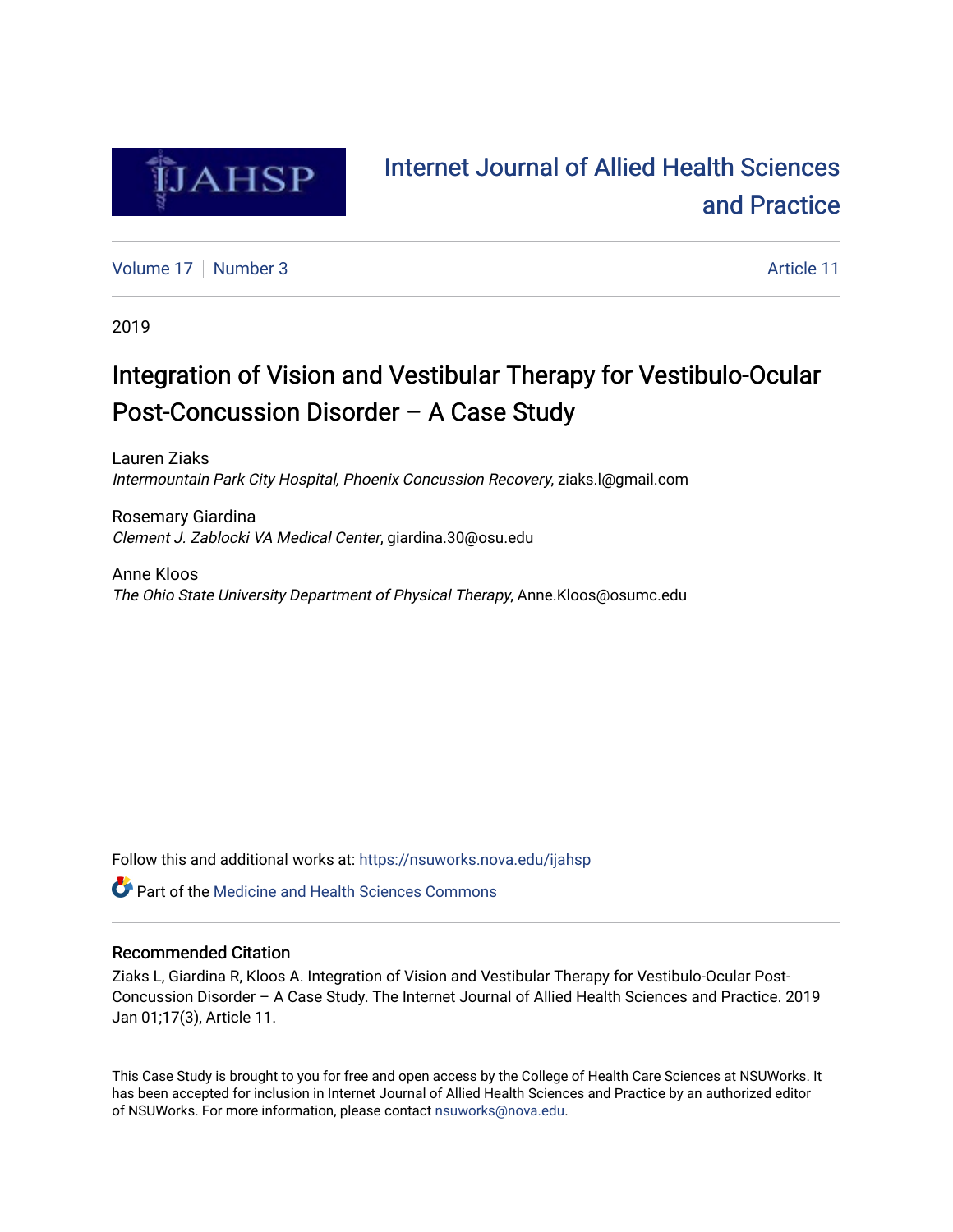# Integration of Vision and Vestibular Therapy for Vestibulo-Ocular Post-Concussion Disorder – A Case Study

# **Abstract**

Purpose: The purpose of this case study was to examine the effectiveness of integrated vision and vestibular therapy for an individual with oculomotor and vestibular system impairments secondary to a concussion further defined as vestibulo-ocular post-concussion disorder. A secondary purpose was to suggest an appropriate timeline to introduce vision therapy and integrate vestibular rehabilitation therapy based on protocol used in an outpatient concussion rehabilitation clinic.

Method This was a case study on a 16-year-old female with protracted concussion recovery. Treatment consisted of 9 in-clinic visits for vision therapy with the final 6 visits addressing vision and vestibular deficits. A home exercise program supplemented the weekly clinic sessions. Outcomes measures included the Activity-Specific Balance Confidence Scale (ABC Scale), Brain Injury Vision Symptom Survey (BIVSS), Convergence Insufficiency Symptom Survey (CISS), Dizziness Handicap Inventory (DHI), and Post-Concussion Symptom Scale (PCSS). Improvements in vision and vestibular function were assessed with a comprehensive visuo-vestibular re-evaluation at discharge and 5 month follow up.

Results:Improvements in oculomotor control, vergences, vestibular function, and symptomology were reported and measured at discharge and corresponded with clinically meaningful functional outcome improvements. The patient improved from 68% to 96.88% on the ABC (

Conclusion: Results from this case study suggest integrated vision and vestibular therapy, when done in the appropriate timeline, may be used to efficiently and effectively manage vestibulo-ocular postconcussion disorder.

# Author Bio(s)

Lauren Ziaks, DPT, ATC

After extensive training and a vision therapy mentorship with an Occupational Therapist from the VA network, Lauren created a comprehensive concussion practice in Park City, Utah. She specializes in vision and vestibular rehabilitation therapy for protracted recovery. She is co-founder of phoenixconcussionrecovery.com which provides education and management guidelines for concussion recovery.

Rosemary Giardina, DPT

Rosemary studied under Lauren Ziaks at her concussion practice in Park City, Utah while a student at The Ohio State University. She now practices in neurologic rehabilitation and is completing a neurologic physical therapy residency through Marquette University and the Zablocki VA Medical Center.

Anne Kloos, PT, PhD, NCS

Anne Kloos, PT, PhD, NCS is a Professor in the PT Division at Ohio State University. She teaches adult neurorehabilitation and vestibular rehabilitation courses and conducts clinical research on individuals with neurodegenerative diseases. She's authored a chapter on vestibular/cerebellar disorders in Neurologic Rehabilitation: Neuroscience and Neuroplasticity in Physical Therapy Practice.

# Acknowledgements

We would like to acknowledge our research site Wasatch Physical Therapy & Sports Medicine for their support in the development of these protocols. Lauren Ziaks was employed at this facility when the study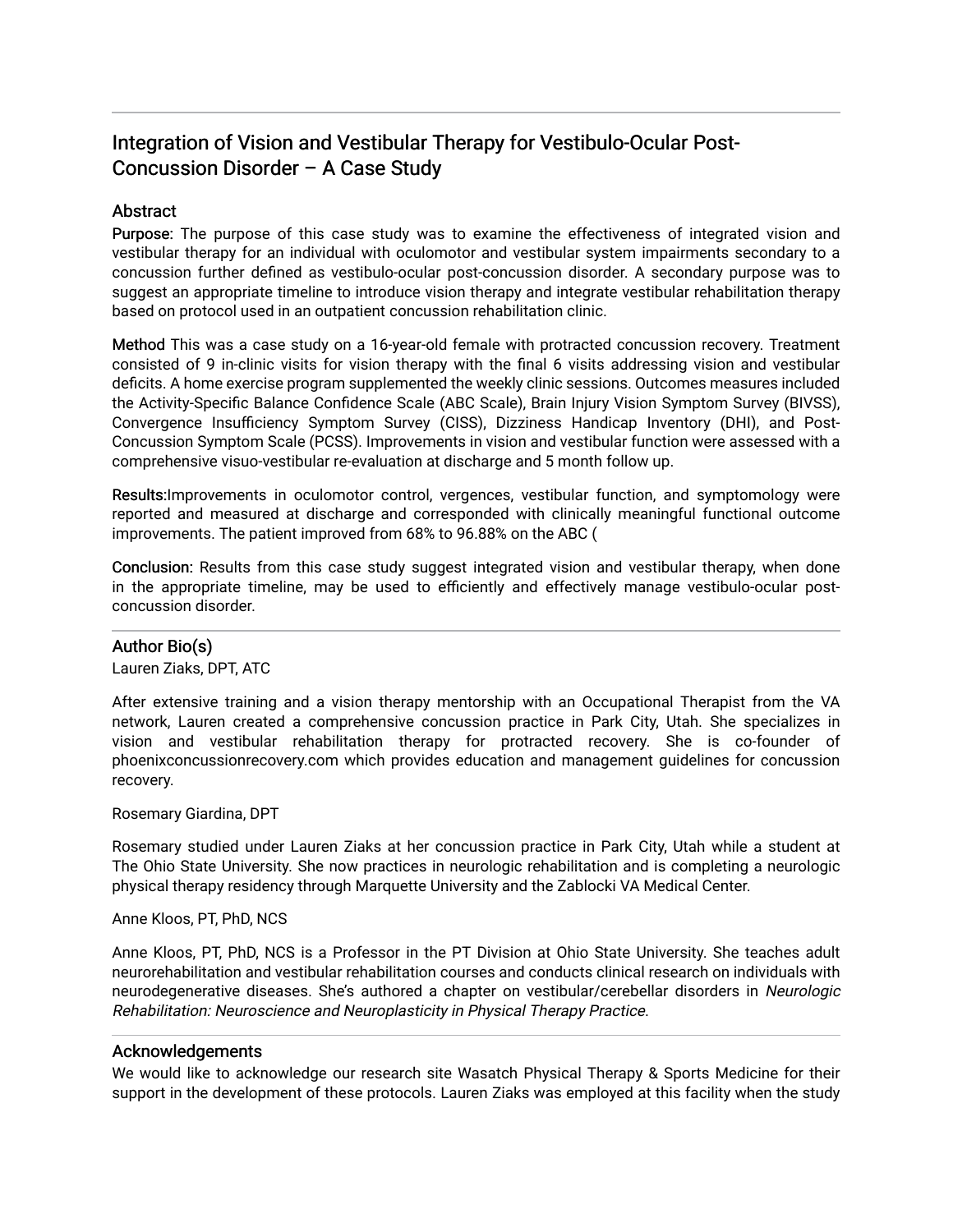was conducted. Rosemary Giardina was on clinical rotation at The Ohio State University when this study was conducted.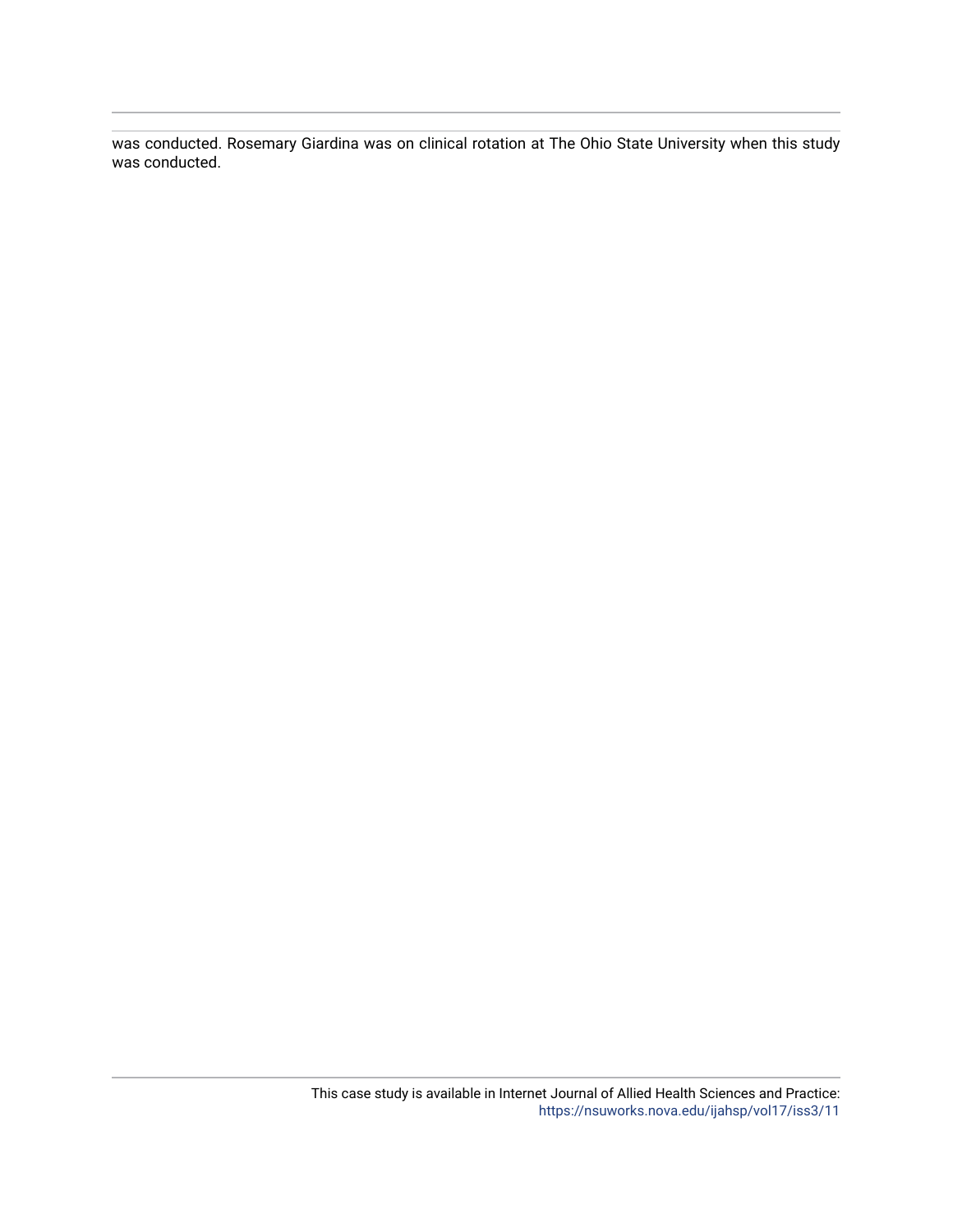

The Internet Journal of Allied Health Sciences and Practice *Dedicated to allied health professional practice and education* **Vol. 17 No. 3 ISSN 1540-580X**

# Integration of Vision and Vestibular Therapy for Vestibulo-Ocular Post-Concussion Disorder – A Case Study

Lauren Ziaks<sup>1</sup> Rosemary Giardina<sup>2</sup> Anne Kloos<sup>3</sup>

- 1. Intermountain Park City Hospital
- 2. Clement J. Zablocki VA Medical Center
- 3. The Ohio State University

United States

# **ABSTRACT**

**Purpose:** The purpose of this case study was to examine the effectiveness of integrated vision and vestibular therapy for an individual with oculomotor and vestibular system impairments secondary to a concussion further defined as vestibulo-ocular postconcussion disorder. A secondary purpose was to suggest an appropriate timeline to introduce vision therapy and integrate vestibular rehabilitation therapy based on protocol used in an outpatient concussion rehabilitation clinic. **Method** This was a case study on a 16-year-old female with protracted concussion recovery. Treatment consisted of 9 in-clinic visits for vision therapy with the final 6 visits addressing vision and vestibular deficits. A home exercise program supplemented the weekly clinic sessions. Outcomes measures included the Activity-Specific Balance Confidence Scale (ABC Scale), Brain Injury Vision Symptom Survey (BIVSS), Convergence Insufficiency Symptom Survey (CISS), Dizziness Handicap Inventory (DHI), and Post-Concussion Symptom Scale (PCSS). Improvements in vision and vestibular function were assessed with a comprehensive visuo-vestibular reevaluation at discharge and 5 month follow up. **Results:** Improvements in oculomotor control, vergences, vestibular function, and symptomology were reported and measured at discharge and corresponded with clinically meaningful functional outcome improvements. The patient improved from 68% to 96.88% on the ABC (<67% indicates fall risk) 78 to 14 on the DHI (MDC 17.18 points, MDIC 18 points); and 46 points to 10 points on the PCSS (MCID 6.8 points). Improvements were maintained at 5 month follow up, despite occurrence of two subsequent subconcussive head injuries. The patient reported improvements in participation in social activities and academic performances at follow up. **Conclusion:** Results from this case study suggest integrated vision and vestibular therapy, when done in the appropriate timeline, may be used to efficiently and effectively manage vestibulo-ocular post-concussion disorder.

**Keywords:** concussion, protracted recovery, post-concussive, vestibular, oculomotor

© The Internet Journal of Allied Health Sciences and Practice, 2019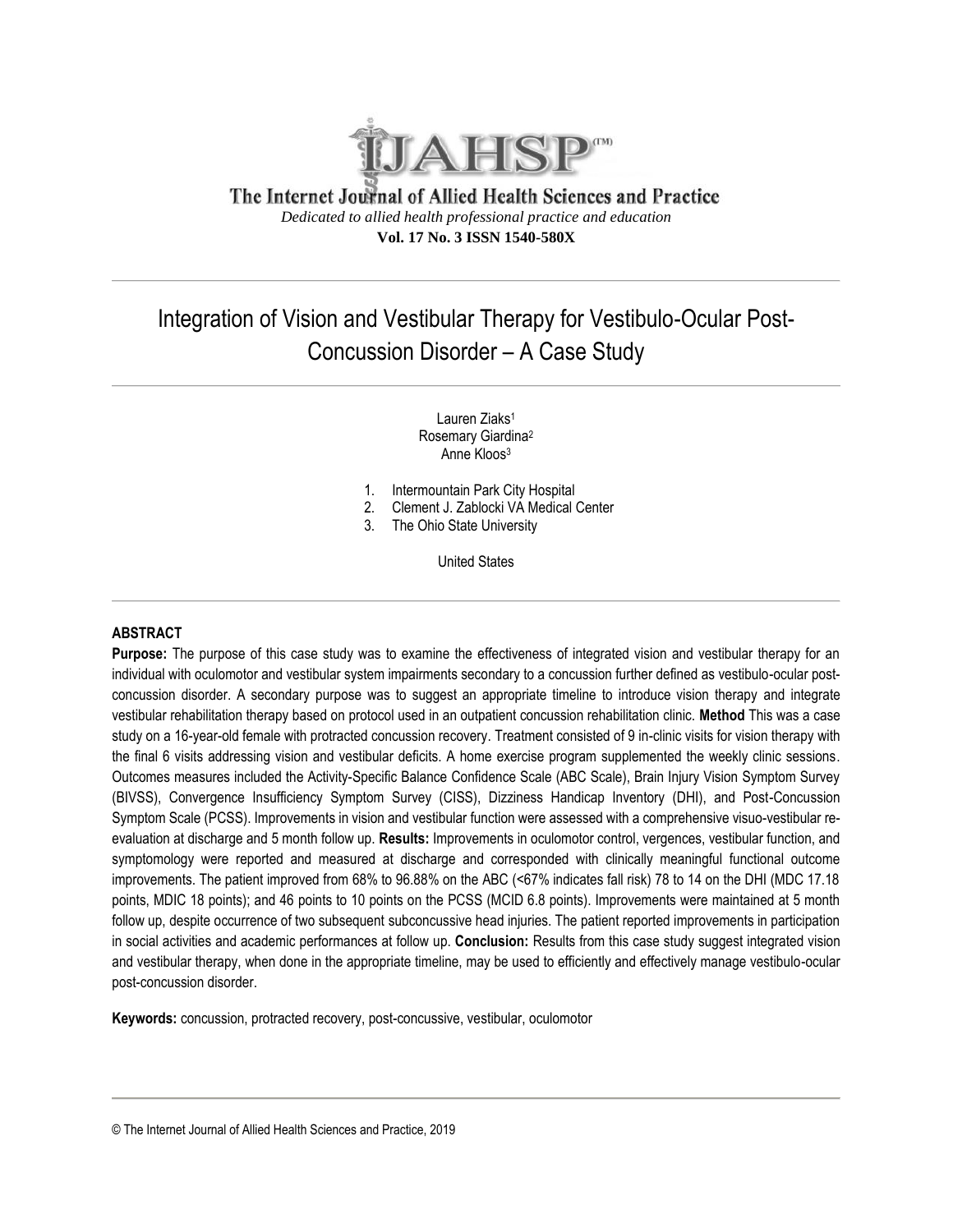# **INTRODUCTION**

The Centers for Disease Control (CDC) estimates that 3.6 million concussions occur per year in the United States. Not all concussions are detected or reported, so the actual incidence is suspected to be higher.<sup>1</sup> Approximately 65% of concussions occur in the pediatric and adolescent populations.<sup>1</sup> A concussion is a mild traumatic brain injury (mTBI) that involves a complex pathophysiological process resulting from biomechanical forces acting on the brain. The result of such biomechanical forces leads to altered autonomic nervous system function, cerebral blood flow, and cardiac rhythm.<sup>2</sup> These nervous system changes cause a variety of functional impairments which prevent individuals from participating in life and social roles regardless of age.

Sports are the second leading cause of traumatic brain injuries for individuals between the ages of 15-24 years.<sup>3</sup> Approximately 80-85% of athletes who sustain concussions are asymptomatic within the first 2 weeks and are able to follow graded return to sport and return to learn programs.<sup>4</sup> Research shows that inactivity and prolonged rest can induce symptoms of fatigue, anxiety, and depression in addition to physical deconditioning, which may further delay recovery in these individuals.<sup>2,5</sup> Current treatment recommendations for the 15-20% of individuals with protracted recovery include: rest, education, cognitive behavioral training, neurocognitive rehabilitation, medication, and symptom-based graded return to activity and learn programs.

Emerging research suggests concussion treatment should be individualized based on objective findings as well as an individual's symptomatology. Three potential post-concussion symptom clusters or post-concussion disorders (PCD) have been identified: pathophysiologic, cervicogenic, and vestibulo-ocular.4 However, further research is needed to validate each PCD. Pathophysiologic PCD is characterized by headaches exacerbated by physical and cognitive tasks with abnormal heart rates at rest and while exercising. <sup>4</sup> Cervicogenic PCD is characterized by decreased cervical range of motion and proprioception as well as headaches exacerbated by cervical movement secondary to musculoskeletal injury.<sup>4</sup> Vestibulo-ocular PCD is characterized by symptoms of vertigo/dizziness, postural and gait instability, and visual disturbances such as motion sensitivity, eye strain/ache, loss of place when reading, headache exacerbated by vestibulo-ocular activities including reading, and difficulty concentrating.<sup>4,6</sup> Symptoms such as dizziness, difficulty concentrating, headaches nausea, and photophobia often overlap with pathophysiologic PCD resulting in the frequent misdiagnosis of vestibulo-ocular PCD for pathophysiologic PCD. Misdiagnosis may further be related to the lack of visual symptom assessment with common sideline and initial diagnostic tests supporting the need for vision specific testing when evaluating an individual with mTBI.<sup>7-10</sup> Studies have suggested adding the King-Devick test to sideline concussion diagnostic tests as it can indicate oculomotor dysfunction and increase initial detection of concussion.7,11

Ellis and colleagues suggest asking questions regarding vision specific symptoms during the subjective portion of the initial evaluation. Should oculomotor deficits be suspected a thorough vision evaluation should be performed by a qualified healthcare professional. An initial vision evaluation should include tests for visual acuity, visual fields, pupillary function, eye movement function, cover/uncover tests for ocular alignment, convergence/vergence tests, smooth pursuits, and vestibular-ocular reflex function.<sup>4</sup> Common visual dysfunctions include accommodative insufficiency (AI), convergence insufficiency (CI), and oculomotor dysfunction.12,13 Studies suggest 62.5-69% of adolescents experience at least one and 46% had more than one of the three above dysfunctions.<sup>6</sup>

AI is the limited ability to focus far to near, effecting academic performance such as the ability to take notes, athletic performance, driving, and gross and fine motor skills. CI is a result of impaired motor control occurring when the eyes turn out during near work due to a decreased ability to move the eye or eyes inward. CI impairs stereopsis, the ability to perceive three dimensional images and depth.14,15 Symptoms associated with AI and CI include headaches, eyestrain, reading problems, the perception of print moving or shimmering, difficulty with close work, and fatigue.14,15 Oculomotor dysfunctions are divided into three categories: fixation, pursuits, and saccades. Individuals with inadequate visual fixation demonstrate difficulty focusing their eyes on a target and may appear inattentive or impulsive. Impaired pursuits present as the inability to accurately and clearly follow a moving object with the eyes. Saccadic deficits occur when the accuracy and speed of eye movements are reduced. Symptoms associated with oculomotor dysfunction include excessive head movement, frequent loss of place or skipping lines during reading, poor attention span, increased time during copying and note-taking tasks, and difficulty with functional tasks such as driving. Individuals with oculomotor dysfunction may present with nystagmus, which is the involuntary, rhythmic oscillation of one or both eyes. If nystagmus is present in the absence of an oculomotor dysfunction, then an individual should be evaluated for a sensory disorder or visual acuity impairment. AI, CI, and oculomotor dysfunction cause difficulty in participation in skilled rehabilitation and therapies.<sup>6</sup> Thus, evaluation and treatment of the visual system by a trained professional is imperative to include in the plan of care with an individual post mTBI.6,7,11-15,28,36,38,39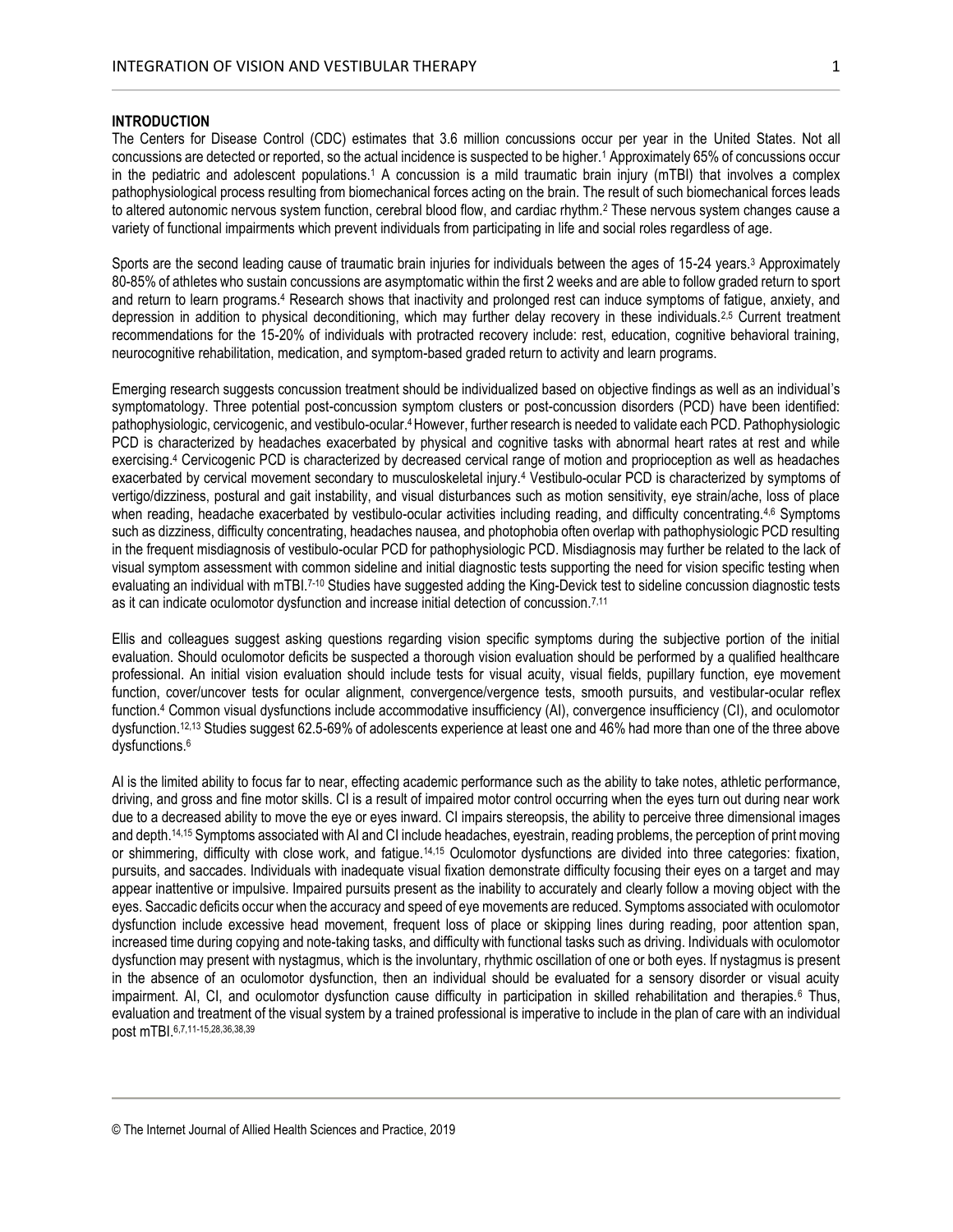Extensive research documents vestibular deficits including benign paroxysmal positional vertigo (BPPV) and vestibulo-ocular reflex (VOR) impairments in individuals with mTBI.5,16,17 Symptoms associated with BPPV include intermittent and position specific dizziness, nausea, and gait instability. Symptoms associated with VOR dysfunction include gaze nystagmus, decreased visual acuity, and gait instability.16,17 Screening of the vestibulo-ocular system is imperative to include following a concussion and tests for BPPV and VOR function should be included.

It has been hypothesized that each of the three PCD disorders should be treated differently according to the patient's primary impairments. However, limited research exists to support this hypothesis. One research study found that when individuals were treated for the correct type of PCD, which was determined based on symptom clusters, there was an 88% symptom improvement and average 9 point improvement (MCID 6.8 points) on the Post-Concussion Symptom Scale (PCSS).5 The patient discussed in this article presented with symptoms that classified as vestibulo-ocular PCD, which is typically managed with vision therapy, vestibular rehabilitation therapy, a graded aerobic exercise program, and school/work accommodations.4 The purpose of this retrospective case study was to examine the effectiveness of integrated vision and vestibular therapy, visuo-vestibular therapy, in a case consistent with vestibulo-ocular PCD. A secondary purpose was to suggest the appropriate timeline for these interventions based on outcomes in this clinic, which averages 200 patients per year. Information from this case study may assist clinicians in their decision-making regarding the timing of interventions for patients with similar presentations (Figure 1).

#### **Patient Presentation**

A 16-year-old female with a history of obsessive-compulsive disorder (OCD) presented to an outpatient concussion rehabilitation clinic with the following symptoms: blurred vision and constant headaches exacerbated by close work (i.e. reading, computer use), tasks requiring increased concentration, and screen time; eye strain with reading; dizziness and a feeling of lightheadedness exacerbated with increased head movements; tinnitus exacerbated by busy environments; and neck pain. She reported a history of sustaining an initial mTBI while water tubing followed by four additional subconcussive incidents in the 3.5-week interval between her initial injury and her arrival at the clinic.

The patient had been cleared by a neuropsychologist to begin a return to learn program. Her school accommodations included wearing sunglasses and earplugs constantly to diminish sensory overload, early leave from classes to avoid crowded hallways, seating in a quiet area for lunch, 50% of normal homework, 5 minutes of rest per hour, limited use of screens, and utilization of audiobooks instead of reading. The patient had adopted a consistent early bed time. She had already visited an optometrist. She was also seeing an orthopedic physical therapist for cervical spine impairments; the details of this treatment were not made available to the authors.

The physical therapist, who had specialized training in the treatment of individuals with concussions including vision therapy under the direction of a neuro-optometrist, and vestibular rehabilitation therapy, hypothesized that the patient's subjective history was consistent with the mechanism of injury, symptoms, and signs of vestibulo-ocular PCD. Prior to screening other systems, cervical screening tests were performed with no significant findings. An examination for BPPV was not required at initial evaluation due to the absence of subjective complaints consistent with position dependent dizziness. Due to the length of time since injury and the patient's visual complaints, a visual exam was completed at the initial evaluation.

#### **Vestibular and Vision Examination**

The vision evaluation included assessment of convergence, eye alignment, pursuits, saccades, and stereopsis (Table 1). Results demonstrated impairments in oculomotor control and vergence. Additional evaluative and objective measures were obtained through the Binocular Vision Assessment (BVA) computerized program the visit immediately following this visuo-vestibular screen (Table 2). Measurements obtained from the BVA objectively confirmed oculomotor deficits noted upon initial evaluation. Vestibular testing included static balance testing without the visual system (Table 3) and VOR assessment (Table 1). Balance testing, the Balance Error Scoring System (BESS) and Rhomberg tests, showed impairments in proprioception and vestibular function. VOR assessment indicated impairments in gaze stability and VOR cancellation with positive >3-point symptom provocation of dizziness and headache at <60 beats per minute. The successive subconcussive blows that occurred after the initial injury, possibly secondary to poor body awareness and perception, likely caused the severity of her symptoms present at her physical therapy evaluation. Her symptoms of headaches, difficulty concentrating, and blurred vision prevented her from full participation in school, theater, and other social activities. The therapist recommended skilled physical therapy to address balance, oculomotor, and visuovestibular impairments to return to school and other recreational and sports activities.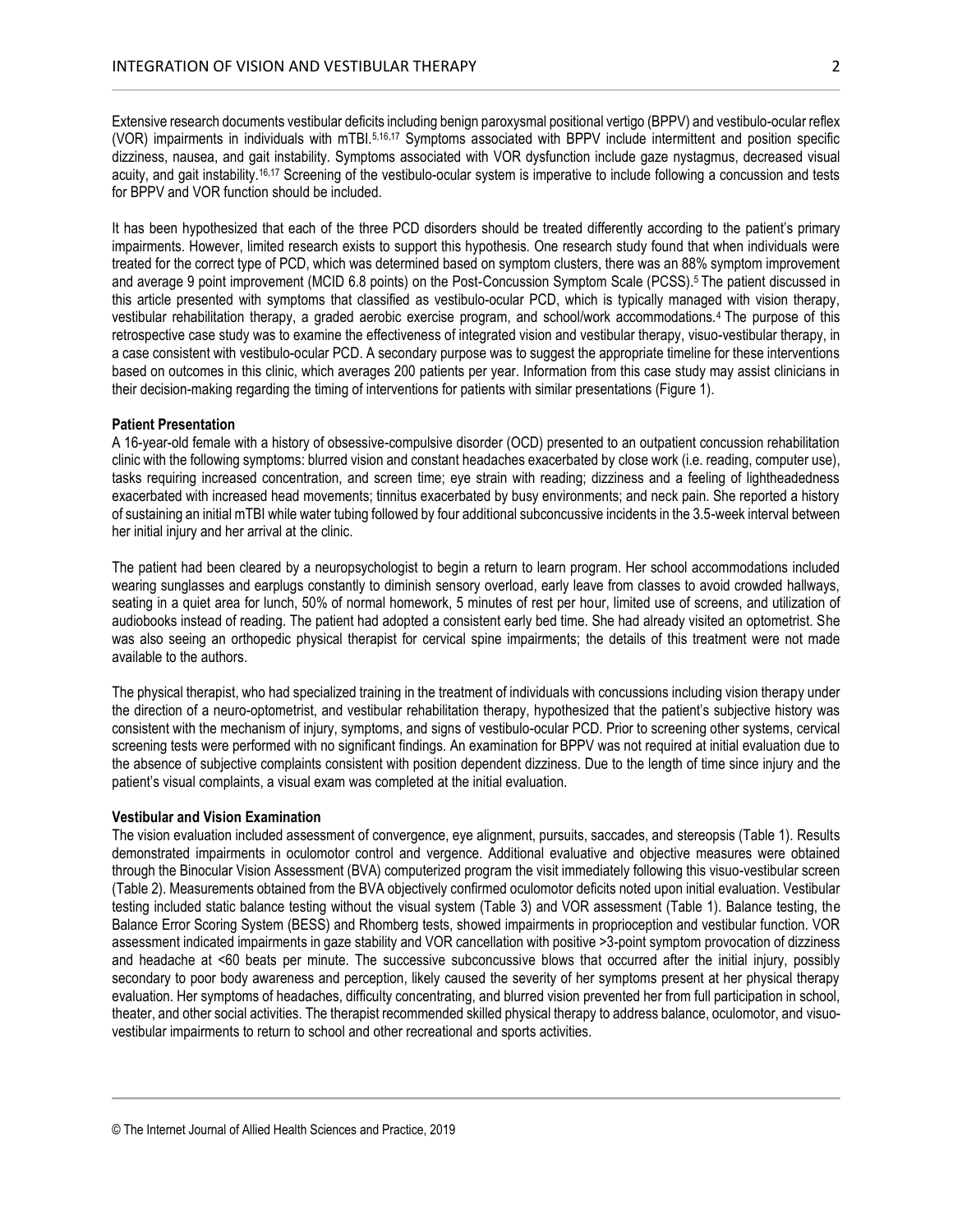| <b>Test Performed</b>   | <b>Initial</b><br>3.5 weeks PI                                                                                      | Subjective<br><b>Complaints</b>                                    | Discharge<br><b>15.25 weeks</b><br>PI | Subjective<br><b>Complaints</b>            | 5 Month<br><b>Follow Up</b><br><b>37.5 Weeks</b><br>PI | <b>Subjective</b><br><b>Complaints</b>     |
|-------------------------|---------------------------------------------------------------------------------------------------------------------|--------------------------------------------------------------------|---------------------------------------|--------------------------------------------|--------------------------------------------------------|--------------------------------------------|
| <b>Pursuits</b>         | "Fair-good":<br>poor cervical-<br>ocular<br>dissociation.<br>R>L mild<br>nystagmus,<br>horizontal<br>midline catch. | Effortful, eye<br>strain,<br>headache,<br>intermittent<br>diplopia | <b>WNL</b>                            |                                            | <b>WNL</b>                                             |                                            |
| <b>Saccades</b>         | "Fair": poor<br>cervical-ocular<br>dissociation.<br>R>L mild<br>nystagmus in<br>all directions.                     |                                                                    | Mild<br>nystagmus,<br><b>WFL</b>      |                                            | Mild<br>nystagmus<br><b>WFL</b>                        |                                            |
| NPC*                    | 12.7cm, R<br>nystagmus                                                                                              |                                                                    |                                       | No symptoms,<br>diplopia, or<br>nystagmus. |                                                        | No symptoms,<br>diplopia, or<br>nystagmus. |
| <b>Brock string</b>     | 35.56cm                                                                                                             | R nearfield<br>suppression                                         | 6.35-122cm,<br><b>WFL</b>             | R nearfield<br>suppression<br>5cm          | 7.62cm,<br><b>WFL</b>                                  |                                            |
| <b>Stereopsis</b>       | Correct but<br>delayed                                                                                              |                                                                    | <b>WNL</b>                            |                                            | <b>WNL</b>                                             |                                            |
| Cover/uncover           | R: intermittent<br>inward<br>movement<br>L: WNL                                                                     |                                                                    | <b>WNL</b>                            | Mild headache                              | <b>WNL</b>                                             | No headache                                |
| Alternate cover         | R: inward<br>movement                                                                                               |                                                                    | <b>WNL</b>                            |                                            | <b>WNL</b>                                             |                                            |
| <b>VOR x1/x2</b>        | Slow                                                                                                                | Headache,<br>dizziness                                             | 56/25 bpm                             | Seated:<br>provoked                        | 90/65 bpm                                              | Standing: mild<br>oscillopsia,             |
| <b>VOR Cancellation</b> | Slow                                                                                                                | Mild dizziness                                                     | 25 bpm                                | dizziness,<br>headache                     | 65 bpm                                                 | minimal<br>headache,<br>yaw>pitch          |

| Table 1: Physical Oculomotor Examination Findings: |  |  |  |  |
|----------------------------------------------------|--|--|--|--|
|----------------------------------------------------|--|--|--|--|

**PI – post injury. R – right. L – left. WFL – within functional limits. WNL – within normal limits. \*NPC – near point convergence, normal is within 6cm. 14, 16,17**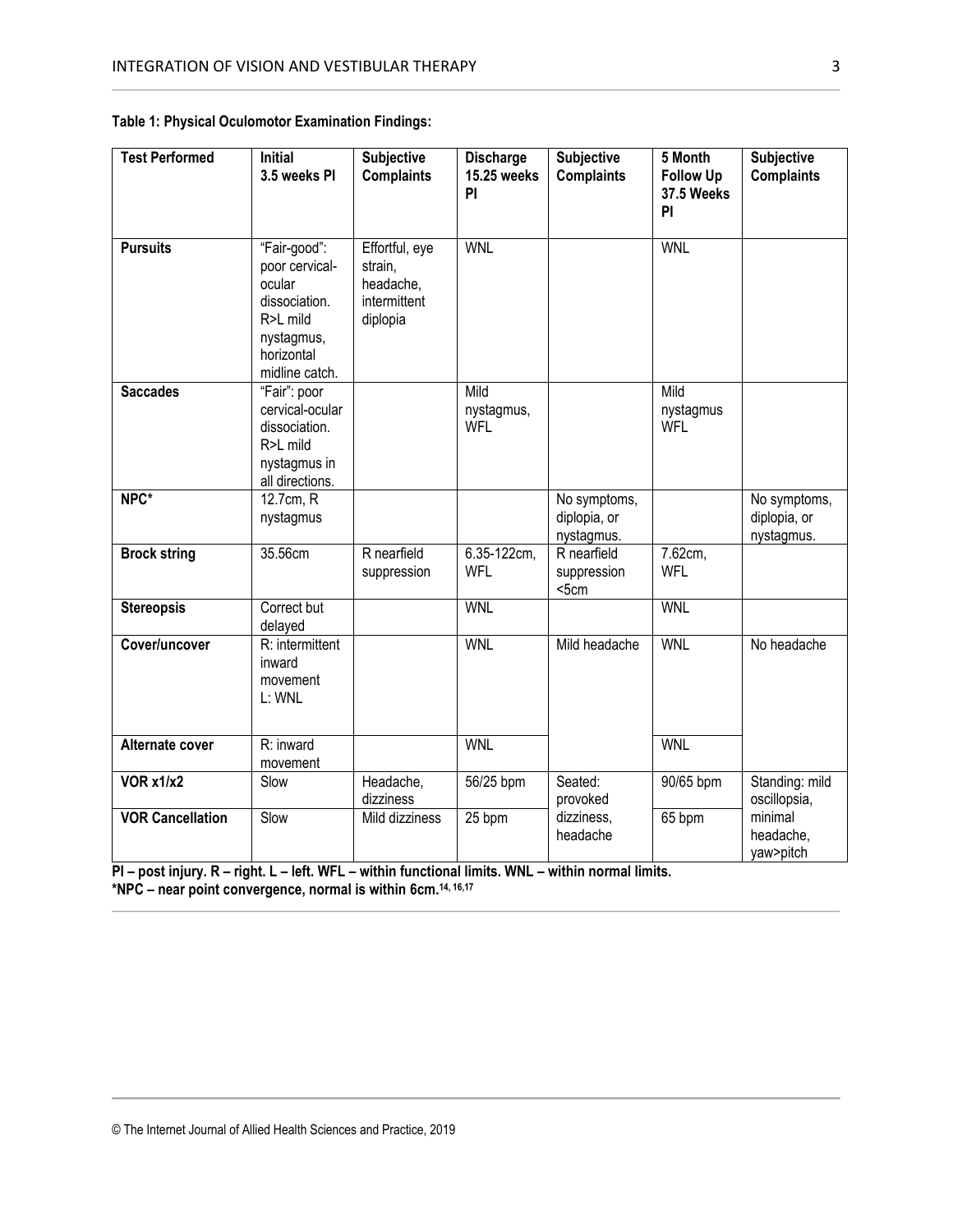|                       | Initial – 3.5 weeks post injury | Discharge - 15.5 weeks      | 5 Month Follow Up - 37.5    |  |
|-----------------------|---------------------------------|-----------------------------|-----------------------------|--|
|                       |                                 | post injury                 | weeks post injury           |  |
| Phoria                | Ortho                           | .86 eso                     | Ortho                       |  |
| <b>Fusional Range</b> | $-19/8$ to $+55/17$             | $-17/4$ to $+59/59$         | $-23/15$ to $+59/59$        |  |
| <b>Saccades</b>       | 96.5% accurate, .69 second      | 98.82% accurate, .71 second | 95.45% accurate, .69 second |  |
|                       | reaction time                   | reaction time               | reaction time               |  |

### **Table 2: Binocular Vision Assessment (BVA)**

Normal fusional range: -180+30. Saccades: Normal accuracy >95% and reaction time .6-.7 seconds.

# **Table 3: Vision Removed Balance Assessments**

|                         | Initial $-3.5$ weeks post<br>injury | Discharge - 15.25 weeks<br>post injury | 5 Month Follow Up - 37.5<br>weeks post injury |
|-------------------------|-------------------------------------|----------------------------------------|-----------------------------------------------|
| Rhomberg                | Mild-moderate lateral sway          | WNL                                    | <b>WNL</b>                                    |
| <b>Tandem L Forward</b> | 3 errors                            | 1 error – WFL                          | 1 error – WFL                                 |
| <b>Tandem R Forward</b> | 4 errors                            | 1 error – WFL                          | <b>WNL</b>                                    |
| L Single Leg Stance     | 4 errors                            | Not assessed                           | 3 errors                                      |
| R Single Leg Stance     | 3 errors                            | Not assessed                           | 1 error – WFL                                 |

WNL – within normal limits. WFL – within functional limits.

Balance testing errors were defined as any compensatory arm movement, trunk lean, corrective hip response, or corrective stepping response consistent with Balance Error Scoring System (BESS) testing.

#### **Outcomes**

Outcome assessments administered on initial evaluation include the Activities-Specific Balance Confidence (ABC) Scale (<67% indicates fall risk in this population);<sup>21</sup> the Brain Injury Vision Symptom Survey (BIVSS, MDC/MCID not yet established); the Convergence Insufficiency Symptom Survey (CISS, MDC/MCID not yet established); Dizziness Handicap Inventory (DHI, 17.18 points MDC, 18 points MCID) <sup>22</sup>; and the Post-Concussion Symptom Scale (PCSS 6.8 points MCID). The ABC has good reliability and validity at predicting falls in the brain injury population.<sup>21,22</sup> The CISS has been validated and deemed reliable for individuals with brain injury between the ages of 9 and 18, with scores >16 significant for CI related symptoms.<sup>23</sup> The BIVSS is a newer outcome measure and now includes the CISS. A preliminary study determining the validity of the BIVSS found it to be 82.2% sensitive for predicting TBI. The DHI is a recommended outcome measure by the TBI EDGE taskforce.<sup>21,24</sup> The validity and reliability in the PCSS have yet to be established. However, one study found a 40.81% sensitivity (which increases by about 24.41% when used in conjunction with computerized neurocognitive testing) and 79.31% specificity in predicting recovery.<sup>25</sup> Outcome scores are detailed in Figure 1.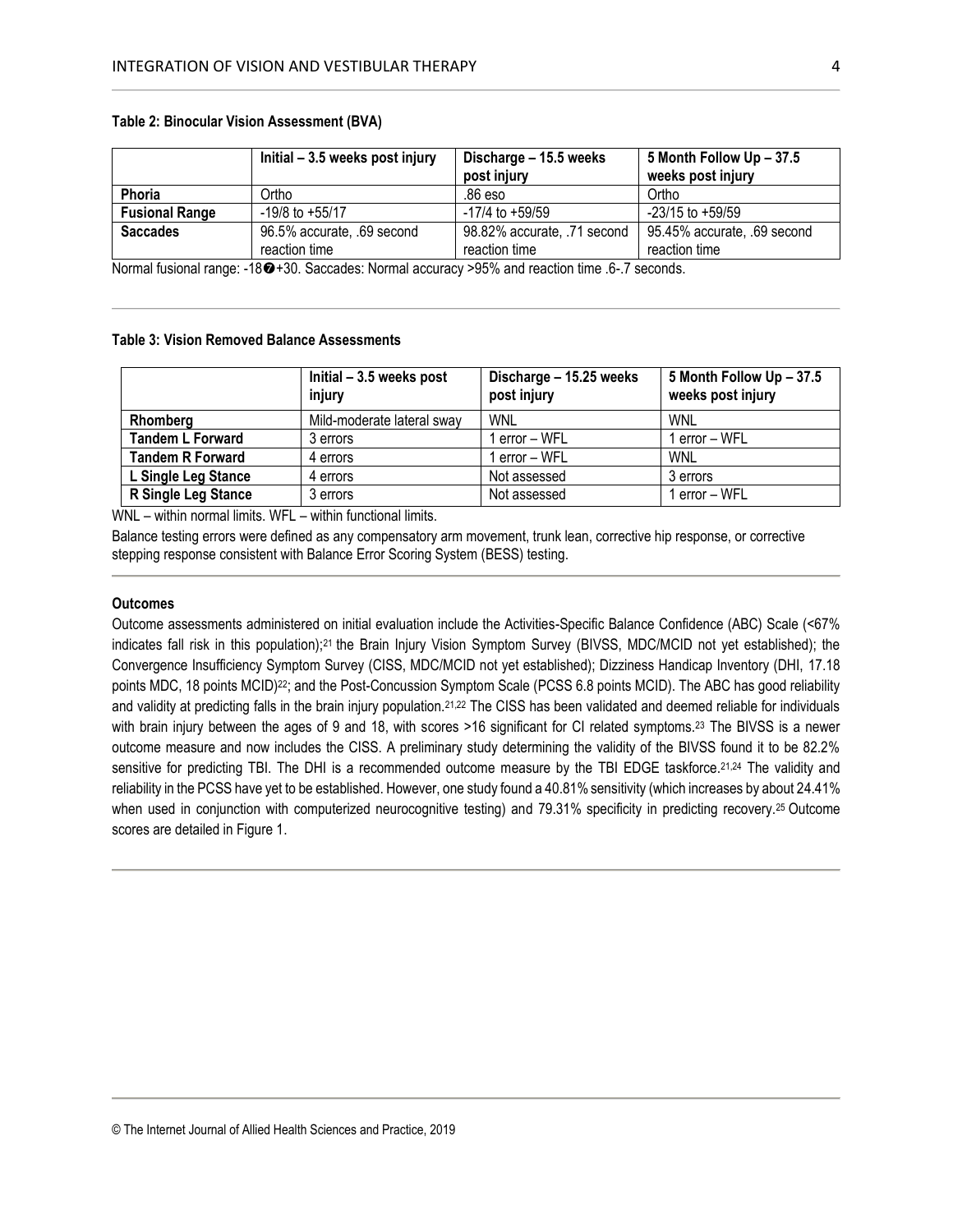

**Figure 1:** ABC: <65% indicative of high fall risk. CISS: >16 on first 15 questions indicative of significant symptoms in adolescent population. DHI: 0-30 indicative of mild handicap; 31-60 indicative of moderate handicap; and 61-100 indicative of severe handicap.22,23

## **INTERVENTION**

The initial long-term goals established by the evaluating physical therapist were created with a 6-week minimum timeframe with consideration of the patient's goals and life-roles. Predictive factors of protracted recovery, in this case, included: severity of symptoms, history of OCD, potential history of subconcussive brain injuries, motion intolerance at baseline, gender, blurred vision, difficulty focusing, and dizziness within the first few days of injury.<sup>8,20</sup> Positive prognostic factors included absence of amnesia with incident; absence of pre-morbid depression, learning disability, sleep disorder, migraine, or ADD/ADHD.<sup>8</sup> The plan of care initiated for this patient included physical therapy for vision therapy, balance re-training, and vestibular rehabilitation. The patient was instructed to begin a daily light aerobic exercise program (20-40 minutes of walking/day at a 5/10 effort) at home to facilitate brain healing and restore appropriate autonomic nervous system function.18,19 Cervical spine interventions were not included in the plan of care as treatment was completed at a more convenient location for the patient and the treatment details were not made available to the authors. The significant binocular vision deficits (brock string near point convergence >25cm) required the therapist to refer to the supervising Doctor of Optometry (OD) for a comprehensive neuro-optometric exam. This referral was required per the established relationship between the OD and PT, however, therapy was able to continue as the patient awaited further examination.

The patient was scheduled to be seen once a week for 4-6 weeks with a planned decline in frequency to 2 times per month for the following 1-2 months. Each visit included 10 minutes of history regarding the prior week and 20 minutes of pulsed vision therapy supervised by the therapist followed by 30 minutes of pulsed progressive exercises from balance to habituation to advanced visuovestibular therapy supervised one-on-one by a trained aide prescribed by the therapist. The patient was provided with verbal and written home exercise program (HEP) instructions to perform each day outside of therapy in 2, 15 minute sessions for a total of 30 minutes per day. The appropriate frequency and intensity of training for the most efficient and effective recovery from vestibulo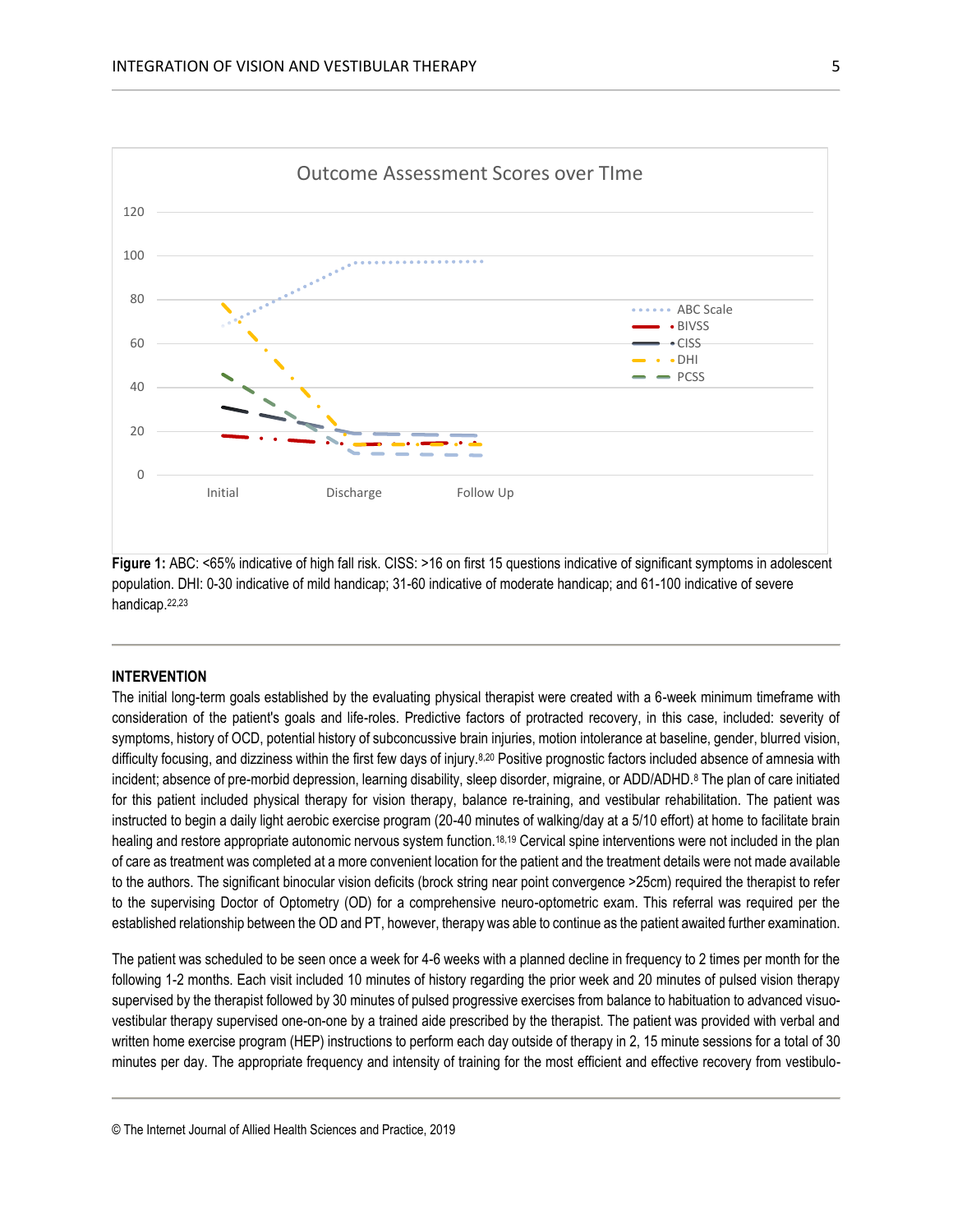ocular PCD vary within the literature.26,27 The frequency used in this case was similar to one utilized by Gallaway and colleagues for treatment of individuals with post-concussion vision disorders. They recommended a frequency of office visits 1-2 times per week with a HEP to be performed for 15 minutes per day, 3-5 times per week.<sup>28</sup> The HEP required 30 minutes as it combined vision and vestibular rehabilitation, each requiring exercises specifically targeted to these deficits. This extensive home program allowed for a limited number of visits, which decreased cost to the patient, and achievement of clinically meaningful improvements.

Interventions utilized for this individual were categorized as vision, vestibular, and integrated visuo-vestibular therapy. Vision therapy consisted of interventions to improve neuromuscular activation, control, and endurance of oculomotor muscles. These interventions could further be categorized as vision exercises for smooth pursuits, saccades, complex tasks, and vergence. Research supports saccadic and smooth pursuit training prior to addressing impairments with vergence and accommodation for individuals post mTBI who present with vestibulo-ocular dysfunction.<sup>14,29</sup> Individuals who have incurred a mTBI often have tunneling or peripheral vision loss.<sup>30</sup> Thus, interventions designed to facilitate improvement in peripheral vision were also included early on in this patient's plan of care. As tolerance to vision therapy improved, convergence and accommodation interventions were integrated into the plan of care on the 4<sup>th</sup> visit. These authors have observed it is best to wait 3-6 weeks before initiating vergence exercises, as they are more complex and require basic oculomotor control.<sup>14</sup> Vestibular interventions included proprioception training and VOR training for gaze stability with intent to improve residual dizziness and balance impairments.17 Similar to vergence training, habituation therapy such as VOR exercises were not added until after the  $3<sup>rd</sup>$  week of vision therapy. The authors have found VOR interventions are tolerated better and are more effective after 2-4 weeks of oculomotor saccadic and pursuit training for individuals with impairments in both systems. Thus, balance training interventions designed to address substitution for the vestibular system without head movement supplemented the first three weeks of this patient's vision therapy.

## **Vision Exercise Program**

Early vision interventions focused on saccades and smooth pursuits. The patient was provided with demonstration and written directions for the correct performance of each exercise in her initially prescribed HEP (Figure 2). Initial vision exercises were added in the 1<sup>st</sup>-3<sup>rd</sup> follow up visits:

## *Saccades*

Super saccades with targeted movements vertical and horizontal with a goal of 30-35 seconds were implemented. The patient was instructed to progress at home from seated to standing to marching in place with the timed goal remaining constant. Alphabet saccades for scanning required the patient to underline the pre-determined letter from right to left with a goal of 60 seconds without errors. The patient was instructed to continue this exercise until she achieved the goal.

#### *Anti-suppression Scanning Exercises*

Exercises were targeted to improve suppression were completed with red/green glasses. A page with red letters and green numbers was provided and the patient marks first the letters followed by the numbers allowing for comparison between left and right eyes. The goal for this exercise is 60 seconds for 26 items. At home, the patient was instructed to complete alternate patched exercises (pinwheel and alphabet saccades) followed by 1 repetition of the exercise binocular to improve suppression.

### *Peripheral Awareness Exercises*

Each patient completed a catch and throw exercise that utilized peripheral vision to improve awareness. A cognitive load or unstable surface was added as tolerated to progress the challenge of this exercise.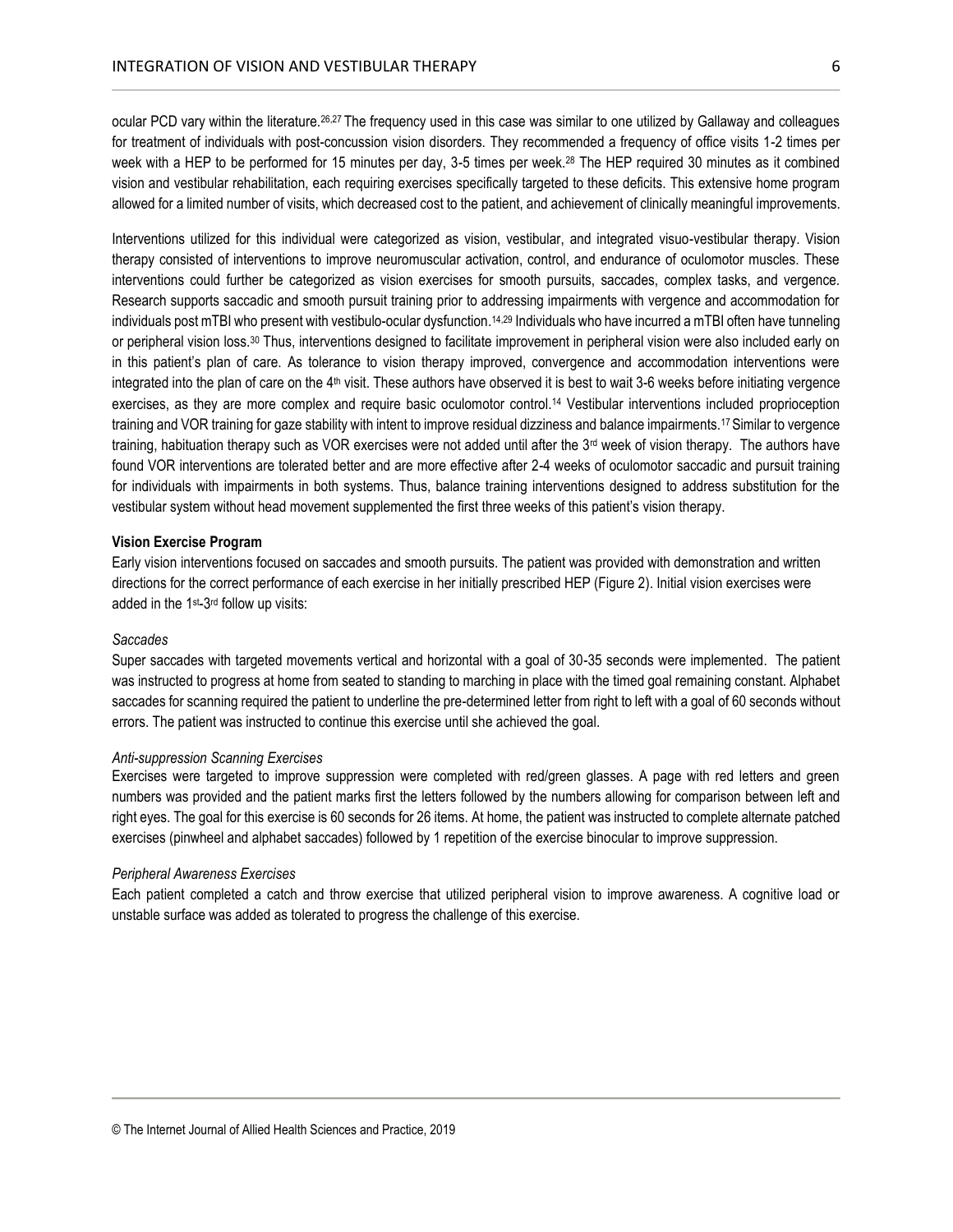

**Figure 2.** Initial home exercise program: Example of an initial HEP to address oculomotor control for saccades, pursuits and pencil pushups for initial abduction and adduction control. All exercises were progressed from seated to standing to marching in place prior to discontinuing the exercise. A: The patient was instructed to complete pencil saccades, pencil pursuits, and pencil pushups for a duration of 60 seconds per direction for a total of 9 minutes. B: Pinwheel – the patient completed monocular (one eye) for 2 minutes, switched eyes, and then completed binocular for a total of 6 minutes. The eyes are moved from center to the number and back smoothly following the line. C: Line reading – A progression of 8 pages increasing in difficulty is provided. These are a sample of 3 pages each with the goal of 15-20 seconds per page with the patient progressing as tolerated.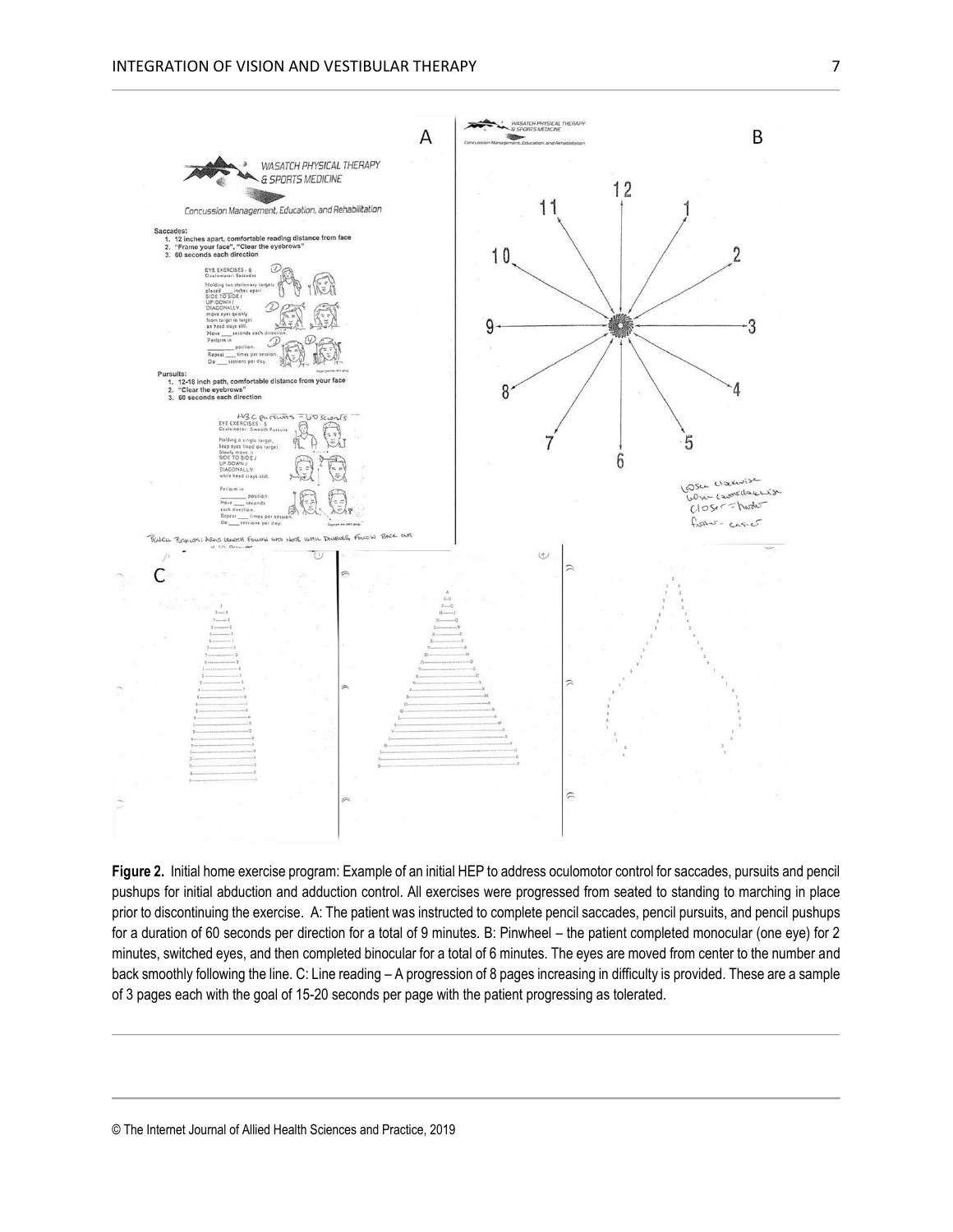In the fourth to eighth follow up visits, interventions that trained convergence and accommodation were added. These interventions included the Brock String and Hart Chart amongst others. Caution should be exercised when addressing binocular vision disorders in the clinic due to the risk of harm to patients when completed incorrectly or prior to establishing basic oculomotor control. It is possible to increase symptoms, suppression, or cause convergence excess or spasm when these higher-level exercises are completed inappropriately:

# *Balance Training*

Balance training was included in the first follow up visit with obstructed vision via glasses progressing to eliminated vision to better train the vestibular system. Interventions included ladder drills with dual tasks as well as timed eyes closed weight shifts, lunges, and step-ups to non-compliant surfaces. A dual task or cognitive load such as serial 3s or categories were added to further challenge the system.

# *Initial integrated Visuo-vestibular Exercises*

Initial integrated visus-vestibular exercises combined scanning vision exercises (2 vertical strips with letters) with a secondary task such as: stepping up and over on an unstable surface, standing on a narrow base of support, or while performing a secondary motor task or cognitive load. Exercises were completed x 30-60 seconds per repetition with rest as required following each repetition. Vestibular and visuo-vestibular exercises often provoked symptoms of dizziness, headache, and fatigue within a controlled range (<3/10 symptom exacerbation). This was the desired effect, as research shows symptom provocation within a recoverable range facilitates habituation and expedites recovery.16 The authors define a recoverable range as symptom exacerbation no greater than 2-3/10 points.

## *Yaw and Pitch*

Horizontal (yaw) and vertical (pitch) VOR x1 and x2 exercises were initiated on the 4<sup>th</sup> week of vision therapy. VOR x1 was tolerated at 60 beats per minute (bpm) pitch and 65 bpm yaw. VOR x2 was tolerated at 80 bpm pitch and 65 bpm yaw. She received written instructions to add these exercises to her HEP. She was instructed to progress to 1.5 cycles per second (cps) or 90 bpm for VOR x1 and 70-90 bpm for VOR x2 (the equivalent of 3 cps on VORx1). This frequency was calculated from studies indicating 2-3 Hz as normal VOR function.31-33 The patient was educated on the appropriate amount of symptom provocation and when to progress from seated to standing. Once improvement in VOR function occurred, more challenging visuo-vestibular interventions were incorporated such as walking with head turns and saccades with 90-degree head turns.

# **RESULTS**

Vision therapy began 3.5 weeks post mTBI. The patient's frequency of physical therapy was decreased to bimonthly after her  $6<sup>th</sup>$ visit (9.4 weeks from injury) and was discharged after her  $9<sup>th</sup>$  visit (15.25 weeks from injury). A detailed history was recorded at each visit to assess the effectiveness of treatment, determine appropriate therapeutic exercise progression, and measure improvements in participation and life roles. Initial progress felt delayed to the patient reporting on the  $3<sup>rd</sup>$  visit she felt her "concussion symptoms have hit a plateau." However, she reported "turning a corner" on the 4<sup>th</sup> visit and was "happy to increase social activity." After 6 visits, she reported "finally feeling good" and no longer needed to wear sunglasses or earplugs in school. By discharge, she was able to increase her participation in social and physical activities, including attendance to football games and participation in dance. Although driving and reading still increased headaches, her tolerance had improved in both activities. She was tolerating increased screen time with the use of anti-fatigue lenses, which had been prescribed by the neuropsychologist, with minimal headache exacerbation. The patient did not experience any additional brain injuries or adverse events not accounted for by her concussion over the course of her therapy.

A complete vision and vestibular re-evaluation was performed on her  $9<sup>th</sup>$  visit. The patient presented with near resolution of oculomotor and vestibular impairments and improvements in all outcome measures at the time of discharge. Clinically meaningful improvements were noted, as she achieved scores well above the MCIDs and MDCs in the ABC (68% to 96.88%), DHI (78% to 14%), and PCSS (46 points to 10 points). While MCIDs and MDCs have not yet been established, the patient did improve from 18 points to 14 points on the BIVSS and from 31 points to 19 points on the CISS. However, she continued to demonstrate mild deficits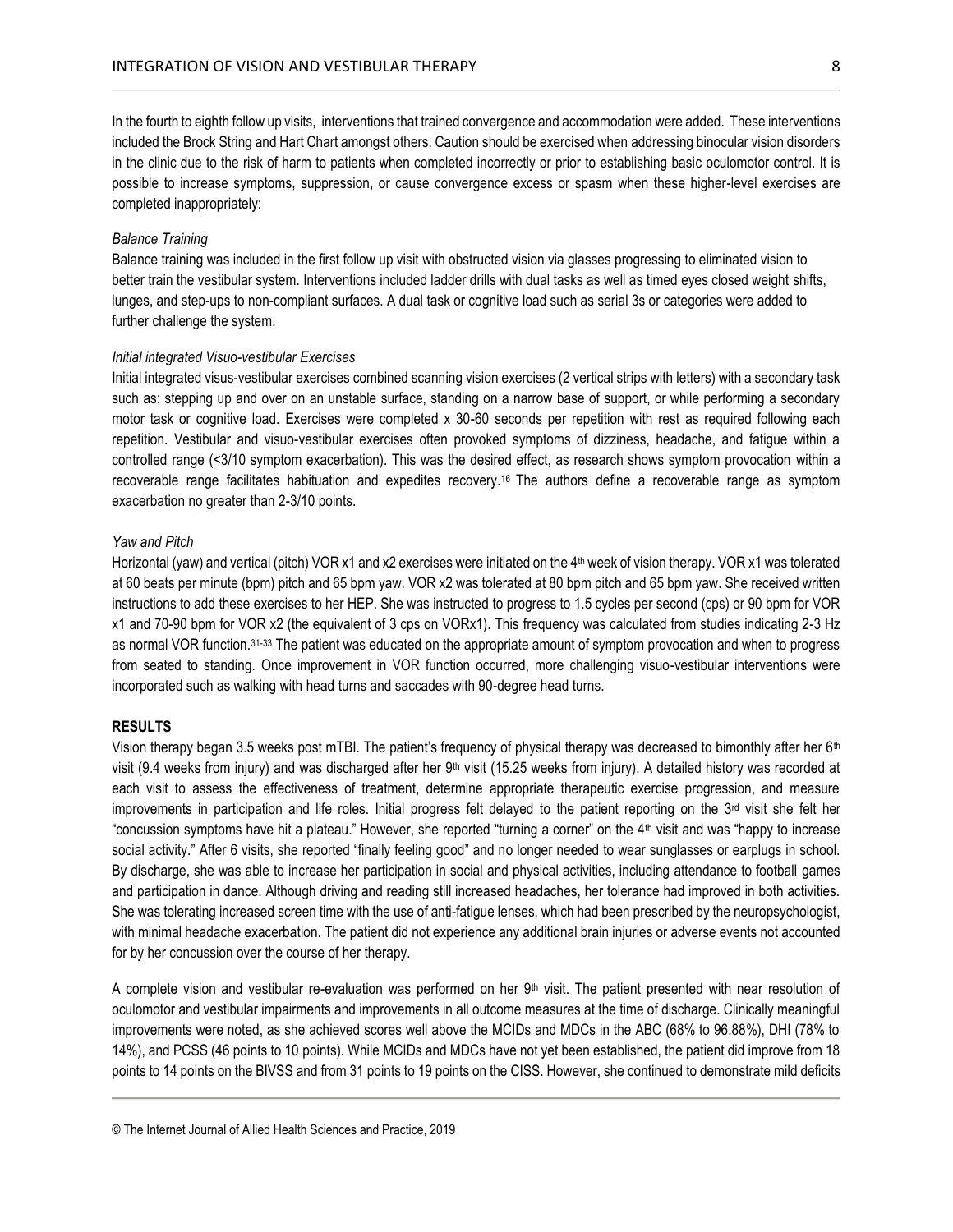with saccades and vergences with signs of central vestibular pathology (Figure 3, Tables 1-3). As previously mentioned, her endurance with driving, reading, and computer tasks was limited but expected to improve over time with increased exposure. The patient had a 504 plan for school accommodations and was still unable to participate in sports or theater to the extent she was able to prior to mTBI. She was discharged after 9 visits (15.25 weeks post-injury) with HEP instructions for the next 4-6 weeks to address her remaining deficits.

The patient presented to the concussion clinic for a short term follow up approximately 5 months after discharge (approximately 6.5 months post mTBI). She was no longer using her 504 school accommodations or wearing the antifatigue glasses and reported she was "doing everything normally." She was taking accelerated college level courses and was earning A's in all her classes. Despite daily headaches of 1.5-2/10 intensity, she could participate in an entire play rehearsal without "thinking about my head." She was able to go on her school field trip to an amusement park and tolerated the roller coasters with a minimally increased headache at the end of the day. Driving required increased focus compared to before her initial head injury. Reading was still effortful, and she reported difficulty with comprehension, although this was a pre-morbid challenge and thus may not be solely from her head injury. A comprehensive vision and vestibular re-evaluation was performed (Figure 3, Tables 1-3) at follow-up. Results showed significant improvement in fusional ranges and VOR gain due to continued independent HEP. The patient reported two additional head injuries between the time of discharge and follow up and was no longer adherent to her HEP.

# **DISCUSSION**

The patient in this retrospective case study presented with impairments in static balance, accommodation, stereopsis, VORs, and oculomotor saccades and smooth pursuits. She was experiencing frequent headaches and dizziness, amongst other symptoms, which were exacerbated with testing at the time of the initial physical therapy evaluation. After 9 physical therapy visits, objective findings had improved to be within normal, functional limits (Tables1-3). Mild symptoms were provoked with VOR cancellation and minimal errors with static balance testing persisted.

This case study supports the evaluation and treatment of the visual system, in addition to the vestibular and balance systems, for an individual with protracted recovery with symptoms consistent with vestibulo-ocular PCD. With the appropriate timing of interventions (Figure 1), collaboration with a neuropsychologist who prescribed antifatigue lenses, and initiation of a return to learn program, the patient returned to life roles and improved social participation in less than 4 months. Subjective improvements were corroborated with numerous outcome measures and objective findings from the vision and vestibular examinations that were readministered at discharge. More importantly, these improvements were maintained at the 5 month follow up, despite the patient incurring two subsequent potential head injuries after discharge. Her recovery suggests that with appropriate interventions and administration, common lasting impairments with learning and difficulties with concentration often reported following concussion may be deferred. It also shows that recovery can be maintained even with subsequent head injuries, suggesting the occurrence of true neuroplastic changes to the vision and vestibular systems.

When symptoms consistent with vestibulo-ocular PCD are identified, a multidisciplinary approach including a medical provider trained to perform a comprehensive vision screen is important for patient recovery.28,37 Collaboration between providers, occupational therapists and physical therapists, capable of performing vision and vestibular rehabilitation therapy in the appropriate timeframe may improve patient outcomes. These authors also collaborate with optometrists, physician assistants, physicians and neuropsychologists to provide comprehensive care to these complex patients. When necessary for separate providers to perform the vision and vestibular therapies in the management of mTBI, these health care professionals should be in constant communication and collaborate on the plan of care, as the timing in which visual and vestibular interventions are introduced is imperative.

There is limited research regarding parameters for treating vestibulo-ocular PCD. This case study outlines the parameters adopted by a concussion clinic equipped with a physical therapist trained in vision and vestibular therapy treating an average of 200 unique concussion patients per year (Figure 3). The authors have identified favorable outcomes with early initial therapy focusing on the cervical spine and BPPV until the 3 week point and continued as necessary. They recommend vision therapy is initiated three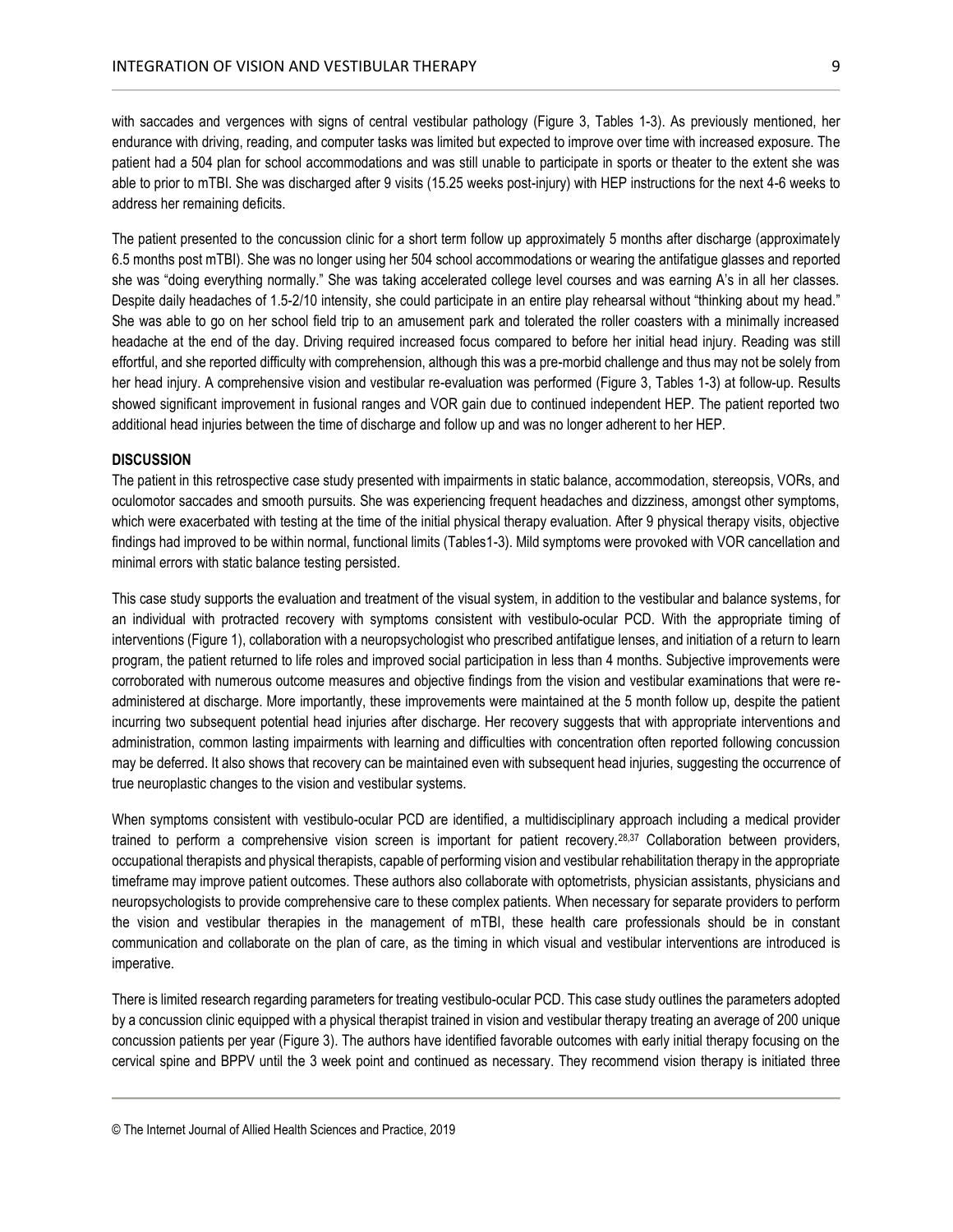weeks post injury with initial emphasis on oculomotor control followed by vergences. Using this method, individuals reach points of meaningful recovery more quickly without the increase in symptoms which can be provoked by early vestibular rehabilitation. One study supports the protocol adopted by the authors and integration of early vision therapy, as binocular vision is necessary to perform vestibular rehabilitation and function in society.<sup>39</sup>

Initially, vestibular rehabilitation should include traditional balance training (substitution). Progression to vestibular provoking and the integration of visuo-vestibular interventions should not occur until improvements in oculomotor control and endurance have been made (Figure 3). Factors necessary to consider before initiating more advanced vision and vestibular interventions are: time since initial injury (at least 3 weeks); cervical limitations such as range of motion (20-40degrees rotation), pain, and post-operative restrictions; low-level therapy tolerance e.g., symptoms for headache, dizziness, and nausea not increasing >2-3/10; presence of vertigo; and degree of oculomotor control. 17,31,38

Limitations to this study include the subjectivity of balance assessments and the subjective nature of symptoms in mTBI. There is also limited research regarding the most effective and efficient training parameters for vision and vestibular therapy for vestibuloocular PCD.27,39,40 Future research should focus on determining appropriate frequency, intensity, time, and type of rehabilitation that will most effectively and efficiently manage symptoms experienced with protracted recovery from mTBI. This study attempts to provide initial guidelines as seen in Figure 3. Future studies should also examine the prevalence of learning difficulties and attention deficit disorder in individuals with protracted recovery who did not receive vision therapy following mTBI compared to those who did. Finally, studies with long-term follow-up are needed to determine the longevity of effects of vision therapy and determine whether neuroplastic changes are maintained with or without a long-term HEP.

# **CONCLUSION**

The outcome of this retrospective case study supports the primary purpose of the study, where the integrated vision and vestibular therapy demonstrated to be an effective intervention for an individual with vestibulo-ocular post-concussion disorder. Further, this case study suggests and details a recommended preliminary timeframe for vision therapy followed by the integration of visual and vestibular rehabilitation to more effectively manage persistent mTBI symptoms and return the patient to prior level of function.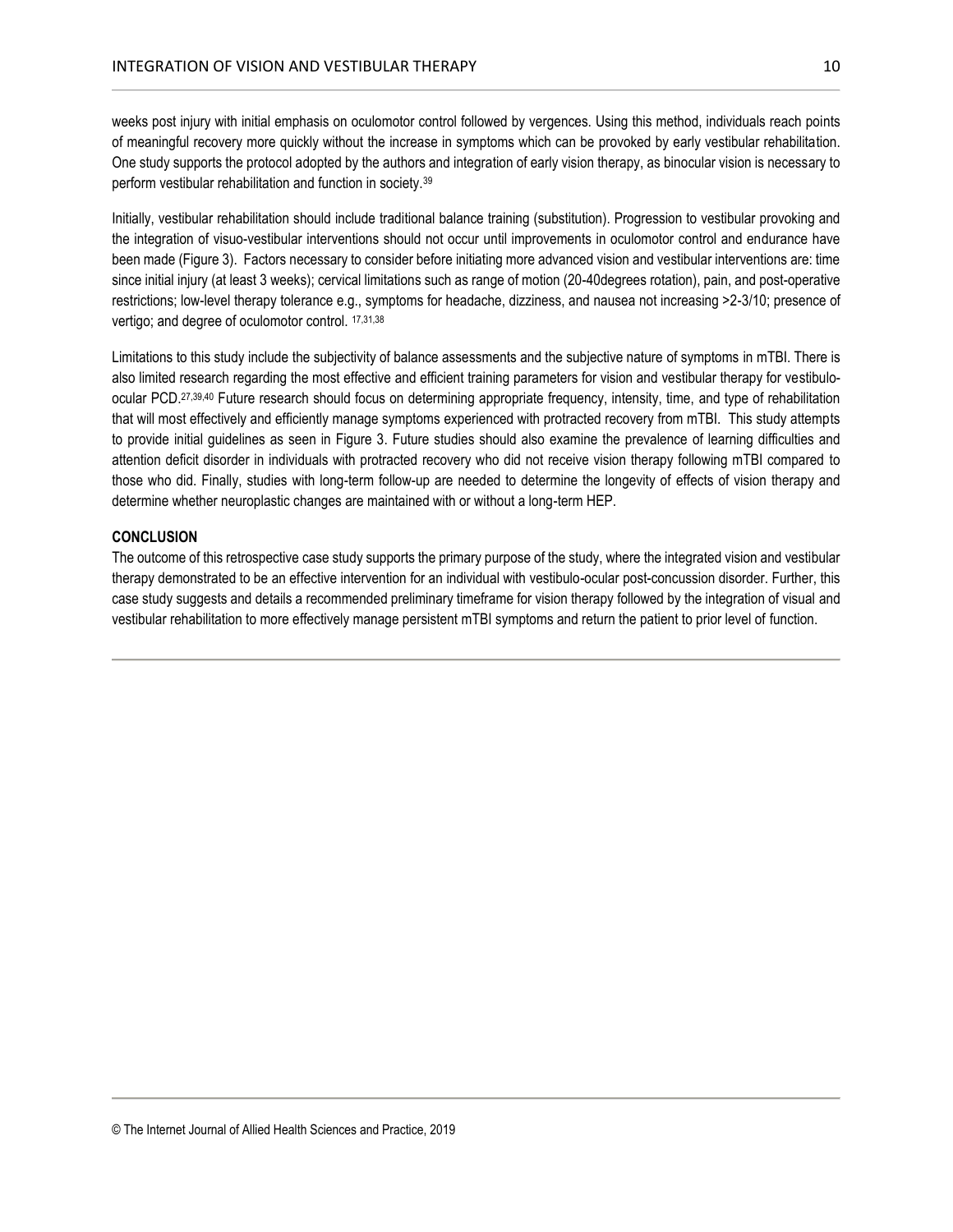

<sup>©</sup> The Internet Journal of Allied Health Sciences and Practice, 2019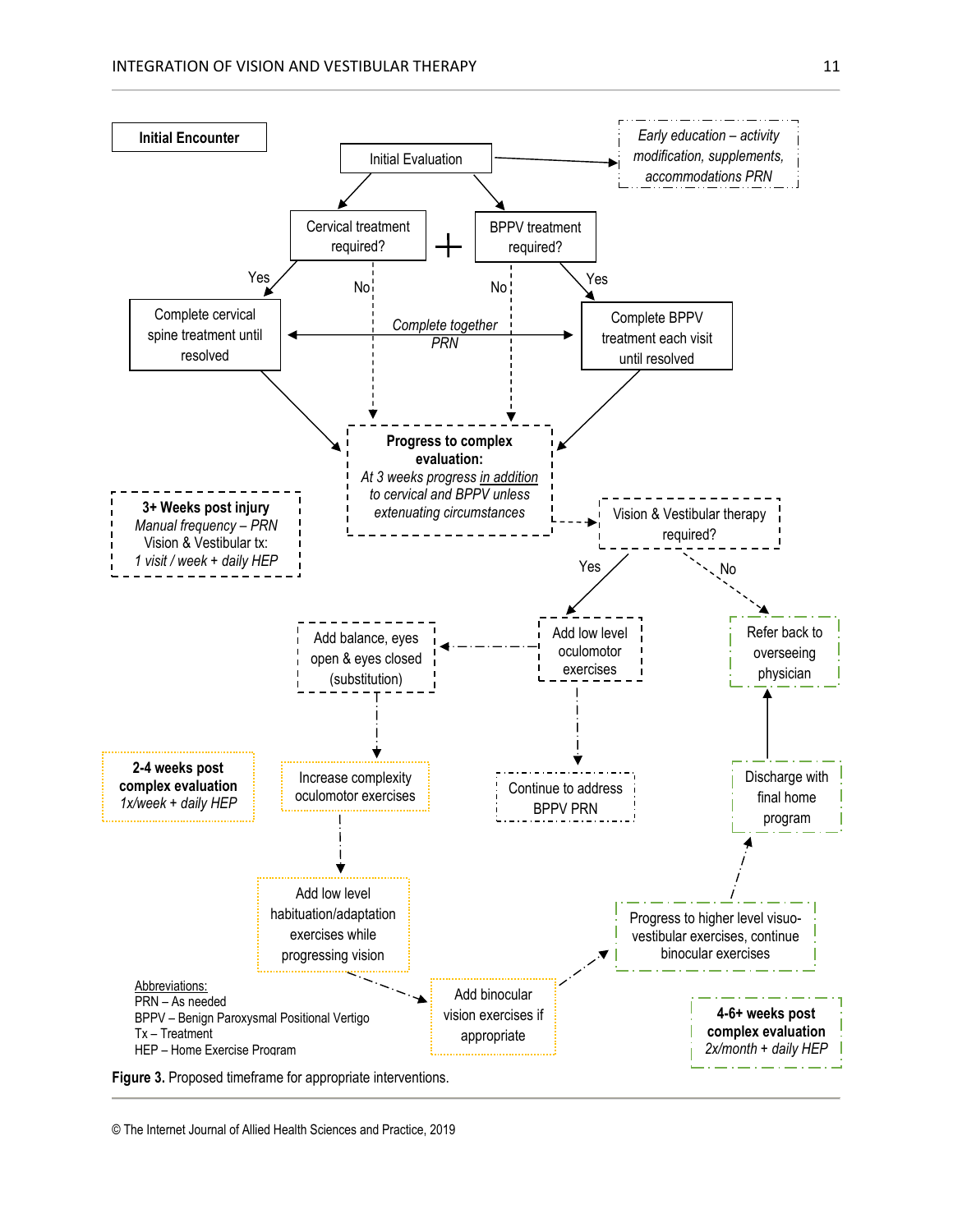# **References**

- 1. Centers for Disease Control and Prevention [Internet]. Traumatic Brain Injury & Concussion. Updated January 22, 2016. [Cited 2017 March 15] Available from: https://www.cdc.gov/traumaticbraininjury/data/rates.html.
- 2. Leddy JJ, Baker JG, Willer B. Active Rehabilitation of Concussion and Post-concussion Syndrome. *Phys Med Rehabil Clin N Am.* 2016;27(2):437-454
- 3. Gessel LM, Fields SK, Collins CL, Dick RW, Comstock RD. Concussion Among United States High School and Collegiate Athletes. *J Athl Train.* 2007;42(4):495-503.
- 4. Ellis MJ, Leddy JJ, Willer B. Physiological, vestibulo-ocular and cervicogenic post-concussion disorders: An evidencebased classification system with directions for treatment. *Brain Inj.* 2005;29(2):238-248.
- 5. Grabowski P, Wilson J, Walker A, Enz D, Wang S. Multimodal impairment-based physical therapy for the treatment of patients with post-concussion syndrome: A retrospective analysis on safety and feasibility. *Phys Ther Sport.* 2017;23:22-30.
- 6. Master Cl, Scheiman M, Gallaway M, Goodman A, Robinson RL, Master SR, et al. Vision Diagnoses Are Common After Concussion in Adolescents. *Clin Ped.* 2016;55(3):260-267.
- 7. Ventura RE, Jancuska JM, Balcer LJ, Galetta SL. Diagnostic Tests for Concussion: Is Vision Part of the Puzzle? *J Neuroopthalmol.* 2015;35(1):73-81.
- 8. McCrory P, Meeuwisse WH, Aubry M, Cantu B, Dvorak J, Echemendia RJ, et al. Consensus Statement on Concussion in Sport: The 4<sup>th</sup> International Conference on Concussion in Sport, Zurich, November 2012. *J Athl Train.* 2012;48(4):554-575.
- 9. Ellemberg D, Henry LC, Macciocchi SN, Guskiewicz KM, Broglio SP. Advances in Sport Concussion Assessment: From Behavioral to Brain Imaging Measures. *J Neurotrauma.* 2009;26(12):2365-82.
- 10. Giza CC, Kutcher JK, Ashwal S, Barth J, Getchius TS, Gioia GA, et al. Summary of evidence-based guideline update: Evaluation and management of concussion in sports. *Am Acad Neurol.* 2013;80(24):2250-7.
- 11. Ventura RE, Balcer LJ, and Galetta SL. The Concussion Toolbox: The Role of Vision in the Assessment of Concussion. *Semin Neurol.* 2015;35(05):599-606.
- 12. Sussman ES, Ho AL, Pendharkar AV, Ghajar J. Clinical evaluation of concussion: the evolving role of oculomotor assessments. *Neurosurg Focus.* 2016;40(4).
- 13. Alvarez TL, Kim EH, Vicci VR, Dhar SK, Biswal BB, Barrett AM. Concurrent vision dysfunctions in convergence insufficiency with traumatic brain injury. *Optom Vis Sci.* 2012;89(12):1740-1751.
- 14. Scheiman, Mitchell. *Understanding and Managing Vision Deficits: A Guide for Occupational Therapists. 2nd ed.* Thorofare, NJ. Slack Inc; 2002.
- 15. Kapoor N, Ciuffreda KJ, Han Y. Oculomotor rehabilitation in acquired brain injury: a case series. *Arch Phys Med Rehabil.* 2004;85:1667-1678.
- 16. Gurr B, Moffat N. Psychological consequences of vertigo and the effectiveness of vestibular rehabilitation for brain injury patients. *Brain Inj.* 2001;15(5):387-400.
- 17. Alsalaheen B, Mucha A, Morris LO, Whitney SL, Furman JM, Camiolo-Reddy CE, et al. Vestibular rehabilitation for dizziness and balance disorders after concussion. *J Neurol Phys Ther.* 2010;34(2):87-93.
- 18. Leddy JJ, Baker JG, Kozlowski K, Bisson L, Willer B. Reliability of a Graded Exercise Test for Assessing Recovery from Concussion. *Clin J Sport Med.* 2011;21(2):89-94.
- 19. Kozlowski KF, Graham J, Leddy J, Devinney-Boymel L, Willer BS. Exercise Intolerance in Individuals With Postconcussion Syndrome. *J Athl Train.* 2013;48(5):627-635.
- 20. Ellis MJ, Cordingley DM, Vis S, Reimer KM, Leiter J, Russell K. Clinical predictors of vestibulo-ocular dysfunction in pediatric sports-related concussion. *J Neurosurg Pediatr.* 2017;19(1):38-45.
- 21. Rehab Measures (internet). Activities- Specific Balance Confidence Scale. Updated 2013. [Cited 2018, February 8]. Available from: https://www.sralab.org/rehabilitation-measures/activities-specific-balance-confidence-scale.
- 22. Rehab Measures [Internet]. Dizziness Handicap Inventory. Updated 2014. [Cited 2017, March 29]. Available from: http://www.rehabmeasures.org/Lists/RehabMeasures/DispForm.aspx?ID=1041.
- 23. Borsting EJ, Rouse MQ, Mitchell LG, Scheiman M, Cotter SA, Cooper J, et al. Validity and Reliability of the Revised Convergence Insufficiency Symptom Survey in Children Aged 9 to 18 Years. *Optom Vis Sci.* 2003;80(12):832-8.
- 24. APTA Neurology Section [Internet]. TBI EDGE outcome measures for in- and outpatient rehabilitation. Published 2013. [Cited 2017, March 29]. Available from: http://www.neuropt.org/professional-resources/neurology-section-outcomemeasures-recommendations/traumatic-brain-injury.

<sup>©</sup> The Internet Journal of Allied Health Sciences and Practice, 2019